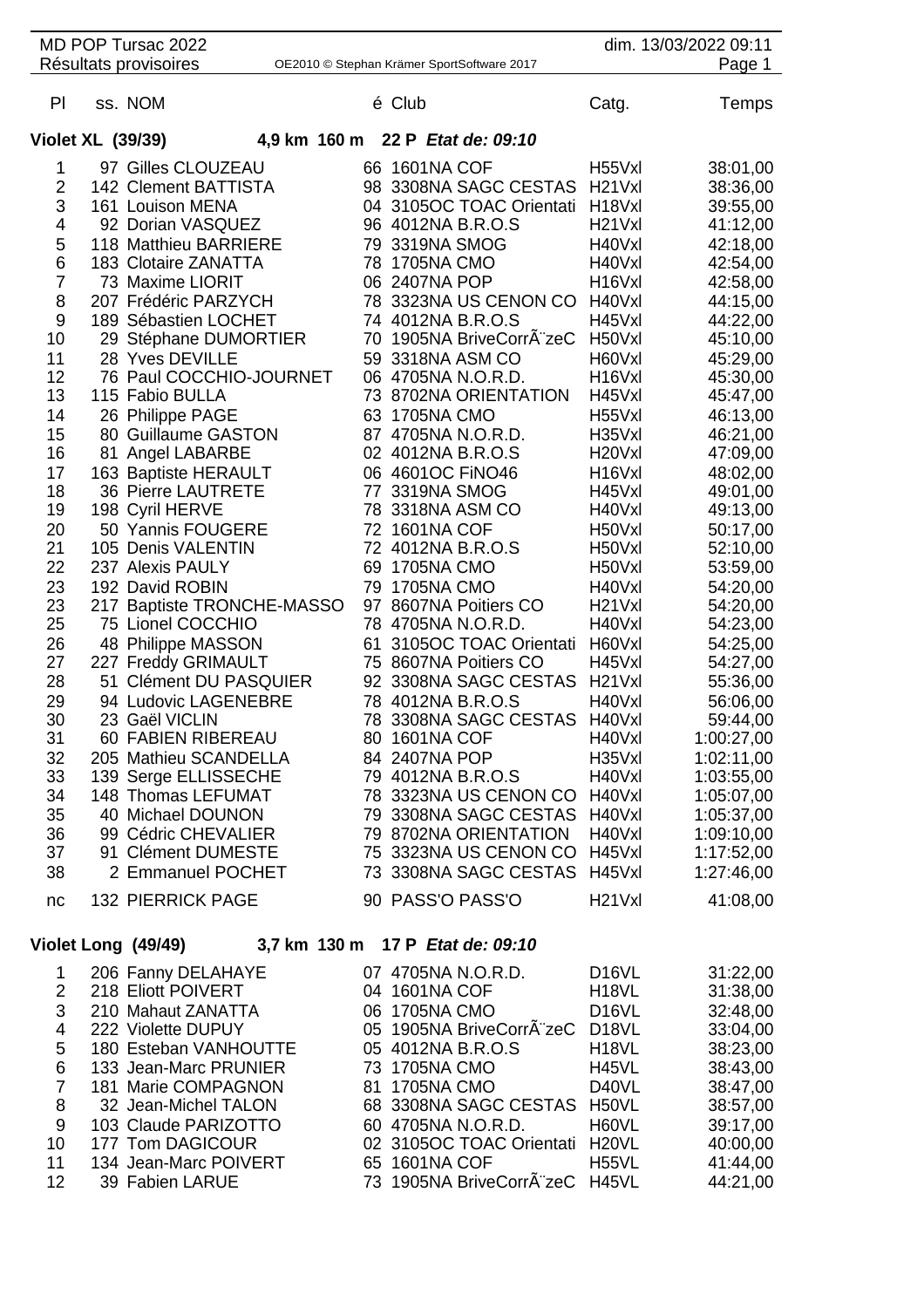|          |                                                             | MD POP Tursac 2022<br>Résultats provisoires |                            |    |                                  | OE2010 © Stephan Krämer SportSoftware 2017 |                             | dim. 13/03/2022 09:11<br>Page 2 |  |  |
|----------|-------------------------------------------------------------|---------------------------------------------|----------------------------|----|----------------------------------|--------------------------------------------|-----------------------------|---------------------------------|--|--|
| PI       |                                                             | ss. NOM                                     |                            |    | é Club                           |                                            | Catg.                       | Temps                           |  |  |
|          |                                                             |                                             | 3,7 km 130 m               |    |                                  | 17 P Etat de: 09:10                        |                             |                                 |  |  |
|          |                                                             | Violet Long (49/49)                         |                            |    |                                  |                                            |                             | (su                             |  |  |
| 13       |                                                             | 123 Jean-Philippe DIEZ                      |                            |    |                                  | 68 3204OC CARTO 32                         | H <sub>50</sub> VL          | 44:24,00                        |  |  |
| 14       |                                                             | 235 Marianne PAULY                          |                            |    | 78 1705NA CMO                    |                                            | D40VL                       | 44:56,00                        |  |  |
| 15       |                                                             | 122 Emilie DIEZ                             |                            | 04 |                                  | 3204OC CARTO 32                            | D <sub>18</sub> VL          | 44:57,00                        |  |  |
| 16       |                                                             |                                             | 174 Jean-François DUMAIL   |    | 68 3319NA SMOG                   |                                            | H50VL                       | 45:11,00                        |  |  |
| 17       |                                                             |                                             | 138 Delphine RODRIGUEZ     |    | 74 4709NA PSNO                   |                                            | D45VL                       | 45:28,00                        |  |  |
| 18       |                                                             | 124 Gilles PINNA                            |                            |    |                                  | 66 3204OC CARTO 32                         | <b>H55VL</b>                | 45:33,00                        |  |  |
| 19       |                                                             |                                             | 188 Jean-François PENAUD   | 77 |                                  | 69 1905NA BriveCorrA zeC                   | H <sub>50</sub> VL          | 45:35,00                        |  |  |
| 20<br>21 |                                                             | 78 Sabine MARQUES                           | 137 Stéphane RODRIGUEZ     |    | 4012NA B.R.O.S<br>69 4709NA PSNO |                                            | D45VL<br>H50VL              | 47:13,00<br>47:51,00            |  |  |
| 22       |                                                             | <b>184 Elise CARPREAU</b>                   |                            |    |                                  | 03 3105OC TOAC Orientati                   | D <sub>20</sub> VL          | 48:29,00                        |  |  |
| 23       |                                                             | 128 Frédéric ELIAS                          |                            |    | 72 3318NA ASM CO                 |                                            | H50VL                       | 49:08,00                        |  |  |
| 24       |                                                             | 147 Sandra LEFUMAT                          |                            | 79 |                                  | 3323NA US CENON CO                         | D40VL                       | 49:38,00                        |  |  |
| 25       |                                                             |                                             | 90 Hervé CHAISEMARTIN      | 67 |                                  | 8702NA ORIENTATION                         | H <sub>55</sub> VL          | 50:31,00                        |  |  |
| 26       |                                                             | 86 Andre LORTOLARY                          |                            |    |                                  | 55 4704NA AsCOPA                           | H65VL                       | 51:31,00                        |  |  |
| 27       |                                                             |                                             | 106 Emmanuelle VALENTIN    |    | 74 4012NA B.R.O.S                |                                            | D45VL                       | 51:48,00                        |  |  |
| 28       |                                                             |                                             | 179 Ludovic POUVRASSEAU    |    | 73 3318NA ASM CO                 |                                            | H45VL                       | 52:01,00                        |  |  |
| 29       |                                                             |                                             | 159 Emmanuel VOLPATO       |    | 69 3319NA SMOG                   |                                            | H50VL                       | 52:04,00                        |  |  |
| 30       |                                                             | 35 Stéphane REUTIN                          |                            |    | 68 4012NA B.R.O.S                |                                            | H <sub>50</sub> VL          | 52:20,00                        |  |  |
| 31       |                                                             | 84 Didier COURTEL                           |                            | 63 | 1601NA COF                       |                                            | H <sub>55</sub> VL          | 52:41,00                        |  |  |
| 32       |                                                             | 224 Benjamin GANTCH                         |                            | 84 | 3319NA SMOG                      |                                            | H <sub>35</sub> VL          | 52:48,00                        |  |  |
| 33       |                                                             |                                             | 140 Marie-Charlotte LEYRIS |    | 82 4012NA B.R.O.S                |                                            | D40VL                       | 55:09,00                        |  |  |
| 34       |                                                             |                                             | 43 Sébastien RUBY MONTEIL  |    |                                  | 87 8702NA ORIENTATION                      | H35VL                       | 56:24,00                        |  |  |
| 35       |                                                             | 173 Yves MAHAUD                             |                            |    | 70 2407NA POP                    |                                            | H50VL                       | 57:18,00                        |  |  |
| 36       |                                                             |                                             | 104 Sebastien KERHERVE     |    |                                  | 87 3308NA SAGC CESTAS                      | H35VL                       | 58:43,00                        |  |  |
| 37       |                                                             | 220 Cyril MAIGRE                            |                            |    | 74 4709NA PSNO                   |                                            | <b>H45VL</b>                | 58:44,00                        |  |  |
| 38       |                                                             | 38 Philippe CHAMBON                         |                            | 67 |                                  | 3308NA SAGC CESTAS                         | H55VL                       | 59:23,00                        |  |  |
| 39       |                                                             | 191 Eric GALINAT                            |                            |    | 67 2407NA POP                    |                                            | H <sub>55</sub> VL          | 1:01:24,00                      |  |  |
| 40       |                                                             | 54 Thierry PLAT                             |                            | 71 |                                  | 4012NA B.R.O.S                             | H <sub>50</sub> VL          | 1:02:51,00                      |  |  |
| 41       | 211                                                         | <b>Thierry GUERAUD</b>                      |                            | 67 | 1601NA COF                       |                                            | <b>H55VL</b>                | 1:07:57,00                      |  |  |
| 42       |                                                             | 53 Lidia DE JESUS                           |                            | 84 | 4012NA B.R.O.S                   |                                            | D35VL                       | 1:11:28,00                      |  |  |
| 43       |                                                             |                                             | 127 Amandine ROUCOLLE      |    |                                  | 95 3204OC CARTO 32                         | D <sub>21</sub> VL          | 1:19:34,00                      |  |  |
| 44       |                                                             | 85 Olivier GARROS                           |                            |    | 65 3319NA SMOG                   | 55 4704NA AsCOPA                           | H65VL                       | 1:28:05,00                      |  |  |
| 45<br>46 |                                                             | 22 Natacha LAMBERT                          | 58 Peter CHRISTENSEN       |    |                                  | 78 4708NA V.A.S.C.O.                       | H <sub>55</sub> VL<br>D40VL | 1:31:51,00<br>1:39:22,00        |  |  |
|          |                                                             |                                             |                            |    |                                  |                                            |                             |                                 |  |  |
|          |                                                             | 125 Siliza PINNA                            |                            |    |                                  | 04 3204OC CARTO 32                         | D <sub>18</sub> VL          | Abandon                         |  |  |
| nc       |                                                             | 114 Anais GIACINTI                          |                            |    | 86 PASS'O PASS'O                 |                                            | D <sub>21</sub> VL          | 54:24,00                        |  |  |
| nc       |                                                             | 64 Damien MERMET                            |                            |    | 00 PASS'O PASS'O                 |                                            | H60VL                       | 1:16:24,00                      |  |  |
|          | Violet Moyen (50/50)<br>14 P Etat de: 09:10<br>3,4 km 115 m |                                             |                            |    |                                  |                                            |                             |                                 |  |  |

|    | 166 Elian DELLAC           | 06 4601 OC FINO 46    | H <sub>16</sub> VM | 30:53,00 |
|----|----------------------------|-----------------------|--------------------|----------|
|    | 19 Michel VINCENT          | 55 6408NA COOL        | H65VM              | 34:50,00 |
| 3  | 141 Jean-Francois BATTISTA | 55 3308NA SAGC CESTAS | H65VM              | 39:37,00 |
| 4  | 116 Virginie BULLA         | 76 8702NA ORIENTATION | D45VM              | 42:32,00 |
| 5  | 226 Jerome CLEMENCON       | 67 4705NA N.O.R.D.    | H <sub>55</sub> VM | 43:54,00 |
| 6  | 8 Robert TENEDOS           | 57 1202OC CVO12       | H65VM              | 45:16,00 |
|    | 167 Amélie PRADELLE        | 05 4601OC FINO46      | D <sub>18</sub> VM | 46:14,00 |
| 8  | 25 Fulgencio MARTIN        | 58 3308NA SAGC CESTAS | H60VM              | 46:36,00 |
| 9  | 169 Capucine ROSSARD       | 05 2407NA POP         | D <sub>18</sub> VM | 47:35,00 |
| 10 | 208 Claude FREDERIQUE      | 54 2408NA CAC         | H65VM              | 48:01,00 |
| 11 | 232 Jean-Marc BOUDET       | 58 1799NA INDIVIDUEL  | H60VM              | 49:16,00 |
| 12 | 42 Jean-Luc ZOBELE         | 64 8702NA ORIENTATION | H55VM              | 50:41,00 |
| 13 | 21 Pascal VERGNAUD         | 63 8702NA ORIENTATION | H55VM              | 50:43,00 |
| 14 | 6 Patric SOULIE            | 61 3318NA ASM CO      | H60VM              | 52:32,00 |
|    |                            |                       |                    |          |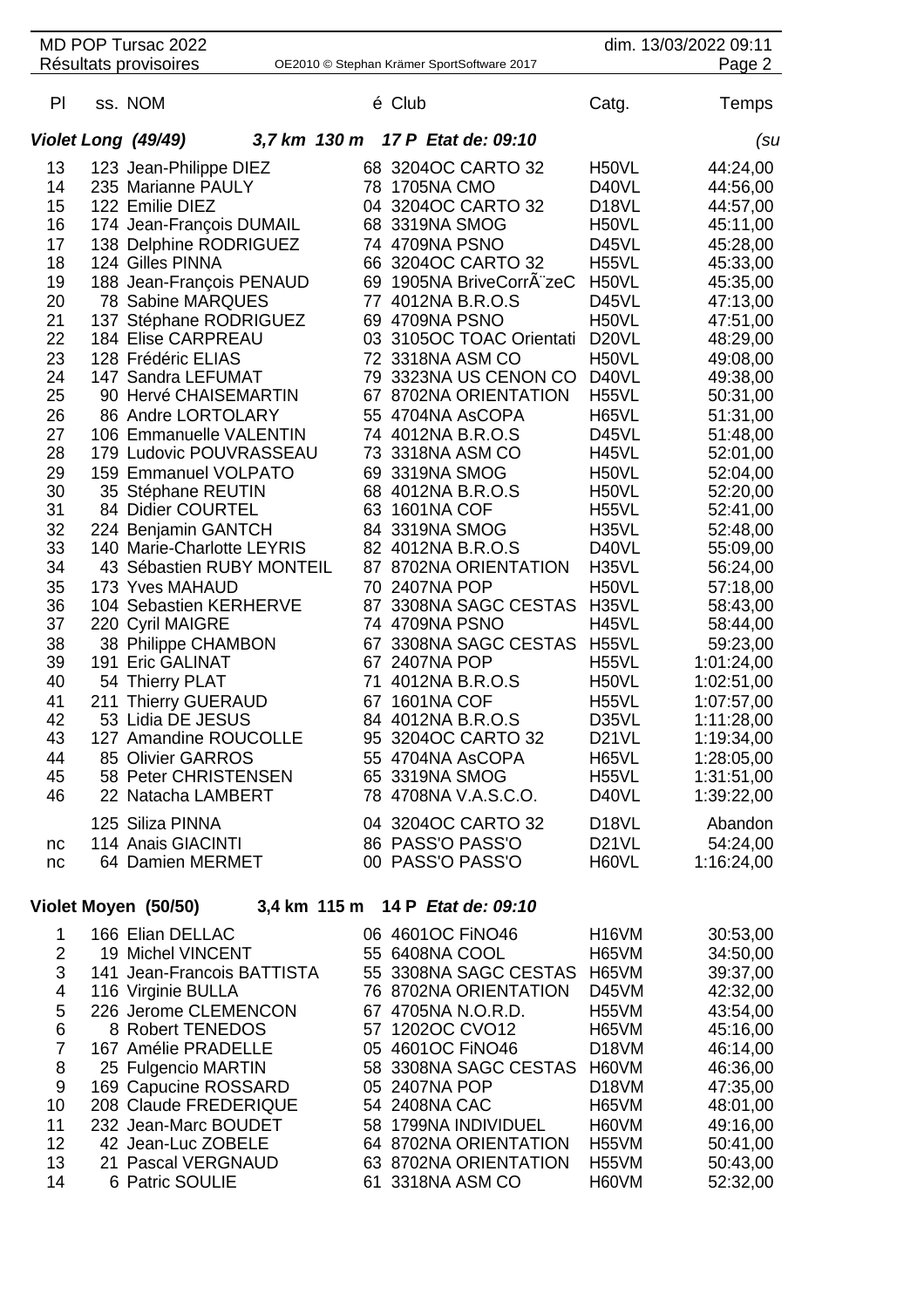|               | MD POP Tursac 2022<br>Résultats provisoires  |    |                   | OE2010 © Stephan Krämer SportSoftware 2017 |                             | dim. 13/03/2022 09:11<br>Page 3 |
|---------------|----------------------------------------------|----|-------------------|--------------------------------------------|-----------------------------|---------------------------------|
| PI            | ss. NOM                                      |    | é Club            |                                            | Catg.                       | Temps                           |
|               | Violet Moyen (50/50)                         |    |                   | 3,4 km 115 m 14 P Etat de: 09:10           |                             | (su                             |
| 15            | 176 Anna BERGANDER                           |    | 72 3319NA SMOG    |                                            | D50VM                       | 52:35,00                        |
| 16            | 49 Corinne DOUSSET                           |    |                   | 67 4799NA INDIVIDUEL                       | D55VM                       | 54:07,00                        |
| 17            | 162 Céline HERAULT                           |    | 78 4601OC FINO46  |                                            | D40VM                       | 54:24,00                        |
| 18            | 234 Patrick ROBIN                            | 51 | <b>1705NA CMO</b> |                                            | H70VM                       | 54:26,00                        |
| 19            | 98 VALERIE CLOUZEAU                          | 66 | <b>1601NA COF</b> |                                            | D55VM                       | 54:43,00                        |
| 20            | 203 Salomé AUZELOUX                          |    | 04 2407NA POP     |                                            | D <sub>18</sub> VM          | 55:25,00                        |
| 21            | 24 Sylvie MARTIN                             |    |                   | 64 3308NA SAGC CESTAS                      | D55VM                       | 55:54,00                        |
| 22            | 144 Nadine PEREIRA                           |    |                   | 73 8607NA Poitiers CO                      | D45VM                       | 56:33,00                        |
| 23            | 186 Frédérique RIBO                          | 78 |                   | 4705NA N.O.R.D.                            | D40VM                       | 57:03,00                        |
| 24            | 196 Lydie JAULIN                             |    | 66 1705NA CMO     |                                            | D55VM                       | 58:32,00                        |
| 25            | 168 Carine PRADELLE                          | 76 | 4601OC FINO46     |                                            | D45VM                       | 1:03:02,00                      |
| 26            | 119 Marie BARRIERE                           | 75 | 3319NA SMOG       |                                            | D45VM                       | 1:03:07,00                      |
| 27            | 199 Héléne MADRANGES                         | 77 | 3318NA ASM CO     |                                            | D45VM                       | 1:03:21,00                      |
| 28            | 143 Géraldine PUJOL                          | 73 |                   | 3308NA SAGC CESTAS                         | D45VM                       | 1:03:27,00                      |
| 29            | 9 Jean-Luc LAGARRIGUE                        |    | 57 3319NA SMOG    |                                            | H65VM                       | 1:04:24,00                      |
| 30            | 17 Jean-Marie TORRES                         | 61 |                   | 3323NA US CENON CO                         | H60VM                       | 1:05:30,00                      |
| 31            | 71 Chloé CHAGNON                             |    | 05 2407NA POP     |                                            | D <sub>18</sub> VM          | 1:06:22,00                      |
| 32<br>33      | 59 Brigitte CHRISTENSEN                      | 75 | 64 3319NA SMOG    |                                            | D55VM                       | 1:06:39,00                      |
| 34            | 135 Stéphanie POIVERT                        |    | <b>1601NA COF</b> |                                            | D45VM                       | 1:07:48,00                      |
| 35            | 151 Pascal FILLON<br>214 Laétitia LE BIAVANT |    |                   | 65 4708NA V.A.S.C.O.<br>79 4705NA N.O.R.D. | H <sub>55</sub> VM<br>D40VM | 1:07:55,00<br>1:08:37,00        |
| 36            | 74 Laurence GIRARD                           |    |                   | 66 3308NA SAGC CESTAS                      | D55VM                       | 1:10:08,00                      |
| 37            | 12 Celine ETCHEN                             |    | 76 3319NA SMOG    |                                            | D45VM                       | 1:12:40,00                      |
| 38            | 67 ERWAN RIBEREAU                            |    | 05 1601NA COF     |                                            | H <sub>18</sub> VM          | 1:13:43,00                      |
| 39            | 178 Eloïse LAHOUZE                           |    | 05 4012NA B.R.O.S |                                            | D <sub>18</sub> VM          | 1:13:46,00                      |
| 40            | 1 Agnès POCHET                               |    |                   | 73 3308NA SAGC CESTAS                      | D45VM                       | 1:14:23,00                      |
| 41            | 155 Karine CHAMP                             |    | 72 3319NA SMOG    |                                            | D50VM                       | 1:16:01,00                      |
| 42            | 221 Rose Marie MAIGRE                        |    | 76 4709NA PSNO    |                                            | D45VM                       | 1:16:04,00                      |
| 43            | 130 Christian ANDRIEUX                       | 57 | <b>1601NA COF</b> |                                            | H65VM                       | 1:19:14,00                      |
| 44            | 16 Sylvine BROUTE                            | 65 |                   | 3323NA US CENON CO                         | D55VM                       | 1:22:27,00                      |
| 45            | 69 Emilie CHAGNON                            |    | 77 2407NA POP     |                                            | D45VM                       | 1:23:18,00                      |
| 46            | 47 Cécile CARPREAU                           |    |                   | 70 3105OC TOAC Orientati                   | D50VM                       | 1:24:55,00                      |
| 47            | 129 Maria ELIAS                              |    |                   | 72 3318NA ASM CO                           | D50VM                       | 1:27:51,00                      |
| 48            | 107 Christian HERVE                          |    |                   | 56 3318NA ASM CO                           | H65VM                       | 1:30:51,00                      |
|               | 219 Jean-Louis CHAULET                       |    | 53 6611OC CCIO    |                                            | H65VM                       | pm                              |
|               | 136 Axelle POIVERT                           |    | 02 1601NA COF     |                                            | D <sub>20</sub> VM          | pm                              |
|               | Violet Court (26/26)                         |    |                   | 2,8 km 80 m 13 P Etat de: 09:10            |                             |                                 |
| 1             | 110 Stéphane COURTIN                         |    |                   | 78 8702NA ORIENTATION                      | H <sub>40</sub> VC          | 24:01,00                        |
| $\mathcal{P}$ | 121 Sylvain GAUTHIFR                         |    |                   | 79 8702NA ORIENTATION                      | HAONC                       | 34.15.00                        |

|     | $110$ JIGPHAHG UUUNTIIN   | TO OTVEINT OINEINTATION     | 11 TU V U          | 27.01,00 |
|-----|---------------------------|-----------------------------|--------------------|----------|
| 2   | 121 Sylvain GAUTHIER      | 79 8702NA ORIENTATION       | H <sub>40</sub> VC | 34:15,00 |
| 3   | 77 Michel PARZYCH         | 52 3323NA US CENON CO H70VC |                    | 35:36,00 |
| 4   | 61 Anne-Francoise LE ROUX | 58 3318NA ASM CO            | D60VC              | 40:54,00 |
| 5   | 131 Jean-Paul DARTHIAIL   | 48 3308NA SAGC CESTAS H70VC |                    | 41:21,00 |
| 6   | 171 Francette DEMONT      | 57 2408NA CAC               | D65VC              | 42:35,00 |
|     | 62 Monique DUBROCA        | 47 3308NA SAGC CESTAS       | D75VC              | 46:20,00 |
| -8  | 83 Alain FOURGASSIE       | 50 3308NA SAGC CESTAS H70VC |                    | 50:18,00 |
| -9  | 18 Sylvie AUBERT LE NOUY  | 59 3318NA ASM CO            | D60VC              | 50:30,00 |
| 10  | 15 Daniel ETCHEN          | 69 3319NA SMOG              | H <sub>50</sub> VC | 50:48,00 |
| 11  | 44 Fanny RUBY MONTEIL     | 87 8702NA ORIENTATION       | D <sub>35</sub> VC | 50:53,00 |
| 12. | 233 Patricia LANGLOIS     | 59 1799NA INDIVIDUEL        | D60VC              | 52:01,00 |
| 13  | 7 Valerie SOULIE          | 62 3318NA ASM CO            | D60VC              | 52:47,00 |
| 14  | 63 Jean-Michel DUBROCA    | 46 3308NA SAGC CESTAS H75VC |                    | 52:49,00 |
| 15  | 197 JEAN-PIERRE GRAND     | 44 1601NA COF               | H75VC              | 53:47,00 |
|     |                           |                             |                    |          |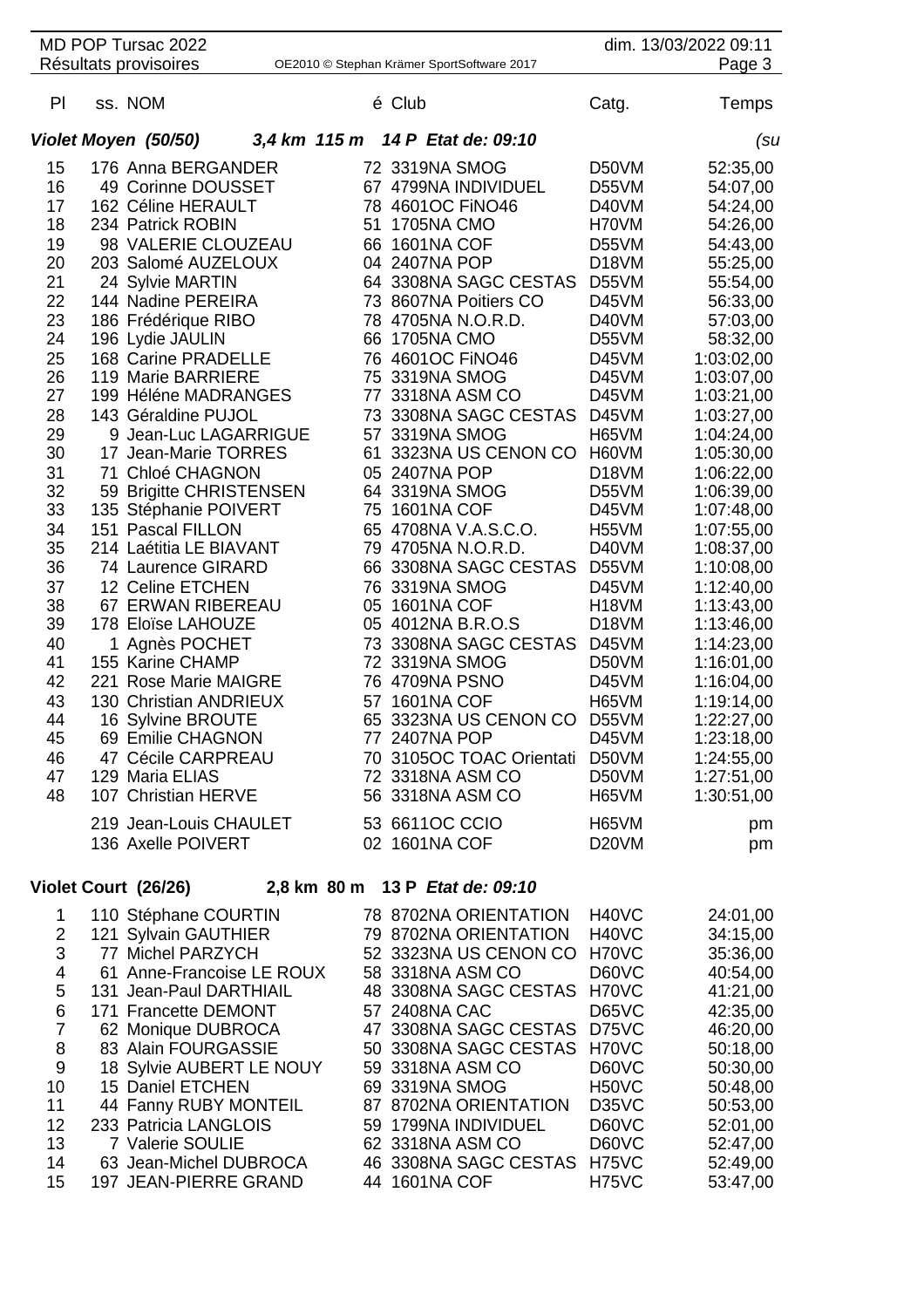|                                                                                                                                             | MD POP Tursac 2022                                                                                                                                                                                                                                                                                                                                                                                                                                                    |  |                                                                                                                                                                                                                                                                          |                                                                                                                                             |                                                                                                                                                                                                                                                                                                                                                            | dim. 13/03/2022 09:11                                                                                                                                                                                                                                                      |
|---------------------------------------------------------------------------------------------------------------------------------------------|-----------------------------------------------------------------------------------------------------------------------------------------------------------------------------------------------------------------------------------------------------------------------------------------------------------------------------------------------------------------------------------------------------------------------------------------------------------------------|--|--------------------------------------------------------------------------------------------------------------------------------------------------------------------------------------------------------------------------------------------------------------------------|---------------------------------------------------------------------------------------------------------------------------------------------|------------------------------------------------------------------------------------------------------------------------------------------------------------------------------------------------------------------------------------------------------------------------------------------------------------------------------------------------------------|----------------------------------------------------------------------------------------------------------------------------------------------------------------------------------------------------------------------------------------------------------------------------|
|                                                                                                                                             | Résultats provisoires                                                                                                                                                                                                                                                                                                                                                                                                                                                 |  |                                                                                                                                                                                                                                                                          | OE2010 © Stephan Krämer SportSoftware 2017                                                                                                  |                                                                                                                                                                                                                                                                                                                                                            | Page 4                                                                                                                                                                                                                                                                     |
| PI                                                                                                                                          | ss. NOM                                                                                                                                                                                                                                                                                                                                                                                                                                                               |  | é Club                                                                                                                                                                                                                                                                   |                                                                                                                                             | Catg.                                                                                                                                                                                                                                                                                                                                                      | Temps                                                                                                                                                                                                                                                                      |
|                                                                                                                                             | Violet Court (26/26)                                                                                                                                                                                                                                                                                                                                                                                                                                                  |  |                                                                                                                                                                                                                                                                          | 2,8 km 80 m 13 P Etat de: 09:10                                                                                                             |                                                                                                                                                                                                                                                                                                                                                            | (su                                                                                                                                                                                                                                                                        |
| 16<br>17<br>18<br>19<br>20<br>21<br>22<br>23                                                                                                | 223 Anne DECLERCQ<br>145 Andre LARMINACH<br>20 Jean-Raymond DRAULT<br>66 Pascale BOCQUET<br>10 Marie GUIGNARD<br>89 Maryse PORTALIER<br>209 Maria-Dolorés FREDERIQU<br>108 Marie-Christine HERVE<br>88 Jean PORTALIER                                                                                                                                                                                                                                                 |  | 48 3318NA ASM CO<br>56 2408NA CAC<br>56 3318NA ASM CO<br>50 3318NA ASM CO                                                                                                                                                                                                | 57 8607NA Poitiers CO<br>42 3308NA SAGC CESTAS<br>42 8702NA ORIENTATION<br>60 8607NA Poitiers CO<br>58 8607NA Poitiers CO                   | D65VC<br>H80VC<br>H80VC<br>D60VC<br>D60VC<br>D70VC<br>D65VC<br><b>D65VC</b><br>H70VC                                                                                                                                                                                                                                                                       | 55:11,00<br>55:23,00<br>1:05:38,00<br>1:06:26,00<br>1:06:58,00<br>1:28:11,00<br>1:40:39,00<br>1:43:20,00<br>Abandon                                                                                                                                                        |
| nc<br>nc                                                                                                                                    | 146 STEPHANE MINGUY<br>154 christine LOUCHART                                                                                                                                                                                                                                                                                                                                                                                                                         |  | 67 PASS'O PASS'O<br>75 PASS'O PASS'O                                                                                                                                                                                                                                     |                                                                                                                                             | <b>H45VC</b><br>D40VC                                                                                                                                                                                                                                                                                                                                      | abs<br>abs                                                                                                                                                                                                                                                                 |
| Orange (25/25)                                                                                                                              |                                                                                                                                                                                                                                                                                                                                                                                                                                                                       |  |                                                                                                                                                                                                                                                                          | 3,6 km 90 m 15 P Etat de: 09:10                                                                                                             |                                                                                                                                                                                                                                                                                                                                                            |                                                                                                                                                                                                                                                                            |
| 1<br>$\overline{2}$<br>3<br>4<br>5<br>6<br>$\overline{7}$<br>8<br>9<br>10<br>11<br>12<br>13<br>14<br>15<br>16<br>17<br>18<br>19<br>20<br>21 | 87 Jules MONTUS<br>204 Evan AUZELOUX<br>164 Mathieu HERAULT<br>11 Esteban ETCHEN<br>165 Nahia CALMETTES<br>175 Astrid DUMAIL<br>117 Maewenn BULLA<br>160 Ambre MARIE<br>100 Satine CHEVALIER<br>70 Romain CHAGNON<br>213 Marine JUGIE<br>152 Hélian FILLON<br>126 inès PINNA<br>236 Mathéis PARZYCH<br>194 Mathéo JURADO<br>37 Romane LAUTRETE<br>225 Romane BLANCHER<br>96 Adélia LEVRAUD<br>231 Camille AUBIN-BOYER<br>185 Ben PAGES<br>238 Hélène Thérèse M RIGOUR |  | 06 4012NA B.R.O.S<br>07 2407NA POP<br>08 4601OC FINO46<br>06 3319NA SMOG<br>07 4601OC FINO46<br>06 3319NA SMOG<br>06 2407NA POP<br>07 2407NA POP<br>06 2407NA POP<br>06 3319NA SMOG<br>07 2408NA CAC<br>06 2407NA POP<br>07 2407NA POP<br>07 2407NA POP<br>86 2407NA POP | 06 8702NA ORIENTATION<br>07 8702NA ORIENTATION<br>06 4708NA V.A.S.C.O.<br>08 3204OC CARTO 32<br>07 3323NA US CENON CO<br>06 4705NA N.O.R.D. | H16O<br>H16O<br>H <sub>14</sub> O<br>H16O<br>D <sub>16</sub> O<br>D <sub>16</sub> O<br>D <sub>16</sub> O<br>D <sub>16</sub> O<br>D <sub>16</sub> O<br>H16O<br>D <sub>16</sub> O<br>H16O<br>D <sub>14</sub> O<br>H <sub>16</sub> O<br>H16O<br>D <sub>16</sub> O<br>D <sub>16</sub> O<br>D <sub>16</sub> O<br>D <sub>16</sub> O<br>H <sub>16</sub> O<br>D350 | 29:54,00<br>35:45,00<br>38:18,00<br>38:19,00<br>41:15,00<br>42:15,00<br>43:23,00<br>50:23,00<br>51:42,00<br>51:57,00<br>54:23,00<br>56:09,00<br>1:01:00,00<br>1:01:45,00<br>1:02:06,00<br>1:04:01,00<br>1:07:19,00<br>1:18:23,00<br>1:27:51,00<br>1:36:53,00<br>2:20:30,00 |
|                                                                                                                                             | 68 Philippine SIMON<br>33 Fanny SIMON<br>30 Paola MOIZANT-DUMORTIE<br>34 Baptiste MEZARD                                                                                                                                                                                                                                                                                                                                                                              |  |                                                                                                                                                                                                                                                                          | 93 1905NA BriveCorrA zeC<br>92 1905NA BriveCorrA zeC<br>73 1905NA BriveCorrA zeC D45O<br>89 1905NA BriveCorrA zeC H21O                      | D <sub>21</sub> O<br>D <sub>21</sub> O                                                                                                                                                                                                                                                                                                                     | H. Délai<br>H. Délai<br>Abandon<br>abs                                                                                                                                                                                                                                     |
| Jaune (18/18)                                                                                                                               |                                                                                                                                                                                                                                                                                                                                                                                                                                                                       |  |                                                                                                                                                                                                                                                                          | 2,8 km 85 m 14 P Etat de: 09:10                                                                                                             |                                                                                                                                                                                                                                                                                                                                                            |                                                                                                                                                                                                                                                                            |
|                                                                                                                                             | 1 120 Emma RARRIERE                                                                                                                                                                                                                                                                                                                                                                                                                                                   |  | OR 3310NA SMOC                                                                                                                                                                                                                                                           |                                                                                                                                             | $\mathsf{D44L}$                                                                                                                                                                                                                                                                                                                                            | $27.10 \Omega$                                                                                                                                                                                                                                                             |

|    | 120 Emma BARRIERE        | 08 3319NA SMOG             | D <sub>14</sub> J | 27:10,00   |
|----|--------------------------|----------------------------|-------------------|------------|
| 2  | 156 Guilhem CHAMP        | 09 3319NA SMOG             | <b>H14J</b>       | 32:28,00   |
| 3  | 109 Mathilde BALESTRAT   | 84 8702NA ORIENTATION      | <b>D35J</b>       | 36:20,00   |
| 4  | 190 Roman GALINAT        | 08 2407NA POP              | <b>H14J</b>       | 42:31,00   |
| 5  | 182 Lilie ROQUIER        | 08 1705NA CMO              | D <sub>14</sub> J | 42:42,00   |
| 6  | 170 Enzo DOMBROVSKY      | 09 3308NA SAGC CESTAS      | <b>H14J</b>       | 45:53,00   |
|    | 230 Marie-Laure DELAHAYE | 79 4705NA N.O.R.D.         | D40J              | 47:57,00   |
| 8  | 153 Loan FILLON          | 08 4708NA V.A.S.C.O.       | <b>H14J</b>       | 54:09,00   |
| 9  | 212 Laetitia JUGIE       | 81 2407NA POP              | D <sub>40</sub> J | 55:26,00   |
| 10 | 228 Arthur GRIMAULT      | 09 8607NA Poitiers CO      | H14J              | 59:35,00   |
| 11 | 52 Gaspard LAUTRETE      | 08 3319NA SMOG             | <b>H14J</b>       | 1:08:01,00 |
| 12 | 3 Eve POCHET             | 08 3308NA SAGC CESTAS D14J |                   | 1:10:33,00 |
|    |                          |                            |                   |            |